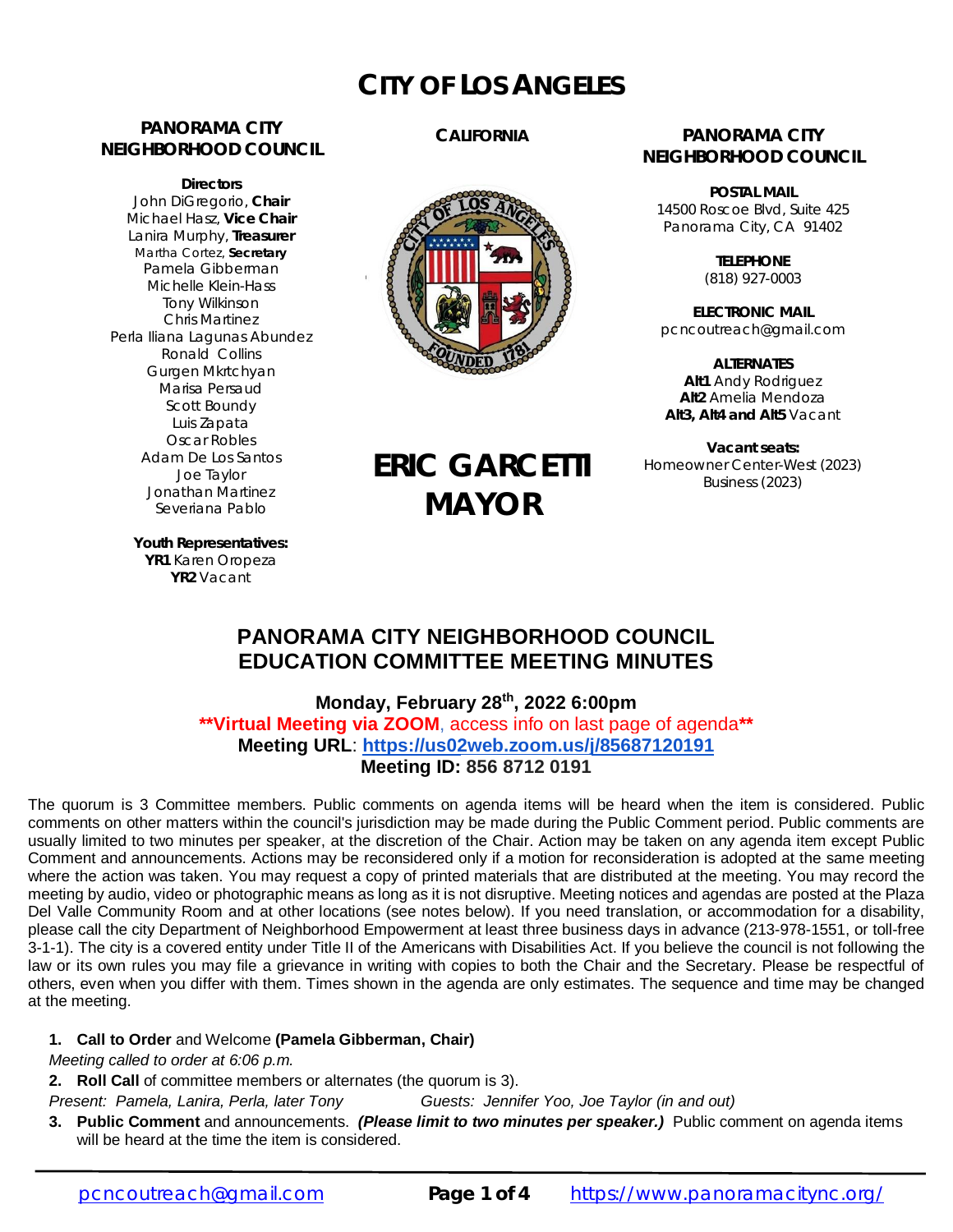# **Panorama City Neighborhood Council Education Committee Meeting Agenda 2-28-22**

- **a.** *Chair announced the CD 29 Congressional Art Competition for HS students in CD 29. The deadline to submit entries is 4/29/22. The flyers with additional information will be posted on the PCNC website.*
- **b.** *Perla announced two upcoming Nature Heals events: a field trip to the San Gabriel Mountains on March 12th for a nature hike and a community beautification project at Dearborn Park on March 19th .*
- **4. Follow-up** on past items.

**a.** Update from Tony and Angela on the status of the draft proposal submitted for our consideration last month. *The committee agreed that if no changes are necessary, Jennifer will discuss it with Mr. Nardulli, Panorama HS principal, and Ms. Damonte, Vista MS principal. If changes are needed, it will come back to this committee. As part of our efforts to encourage civic engagement we discussed reactivating the Safe Routes to Schools program. Tony offered to get info from the City Attorney about it.*

**b.** Update from Lanira about the creation of our bi-monthly (?) flyer.

*Consensus was reached on the format. It will be shared electronically with our PC schools and PCNC Board members.* **c.** Update from Lanira about the feasibility of having PCNC offer free ESL lessons to members of our community. *Tabled*

**d.** Do we want to renew our request to the LAUSD Board of Education to pass the "Arts ARE Education" resolution? *Pamela moved, Tony seconded, to update last year's letter including a reference to the extra arts funding PC schools received last year with a request for such funding to continue. The motion passed with 4 yes, 0 no, 0 abstentions.*

**5. Discussion and possible action** on setting up a meeting with students and government representatives.

- *Tabled*
- **6. Discussion and possible action** on recommending to the PCNC Board that we support the Additional Funding for Arts and Music Education in Public Schools Initiative Statute. This initiative would provide "additional funding for arts and music education in all K-12 public schools (including charter schools) by annually allocating from state General Fund an amount equaling 1% of required state and local funding for public schools." It "Allocates greater proportion of the funds to schools serving more economically disadvantaged students. Schools with 500 or more students must spend at least 80% of funding to employ teachers and remainder on training, supplies, and education partnerships. Requires audits and limits administrative costs to 1% of funding."

*Tony moved, Pamela seconded, to request that the PCNC Board issue a resolution of support for the Arts initiative that would be of particular benefit to our community and strongly suggest that community members consider supporting it as well. The motion passed with 4 yes, 0 no, 0 abstentions.*

**7. Discussion** about items for the next meeting on **Monday, March 28, 2022.**

*Perla requested to hear from Vista MS personnel at our next meeting about reports of violence and how we could help. She also asked that we have translation available.*

#### **8. Public Comment** and announcements. *(Please limit to two minutes per speaker.) None*

#### **9. Adjournment**

*Meeting adjourned at 7:08 p.m.*

**Council Process:** The council gained its official city role upon certification by the Board of Neighborhood Commissioners on March 15, 2007. Everyone who lives, works or owns real property within the boundaries of the Panorama City Neighborhood Council, or who declares a Community Interest in the area and the basis for it, is a "stakeholder". All stakeholders are members of the Council. Stakeholders elect a Board of Directors to represent them. This Board is recognized as the decision-making entity by the City of Los Angeles. The current Board was elected on April 2, 2016. While the Board is the official decision-making entity, meetings are conducted as much as possible in a town hall spirit. Committees are open to anyone with an interest in Panorama City. Panorama City's neighborhood council is much more than its Board, and it depends on public participation for its success.

**Posting Sites:** California's open meetings law, the Ralph M. Brown Act, requires that meeting notices be physically posted at a regular location 72 hours in advance for regular meetings and 24 hours in advance for special meetings. The location must be accessible to the public seven days a week, 24 hours a day. That location is the outside steel doors of the Plaza Del Valle Community Room, Building G, 8700 Van Nuys Blvd, Panorama City, CA 91402. This council is also required to follow the City of Los Angeles posting policy for Neighborhood Councils. That policy additionally requires that councils post agendas through the city's Early Notification System (ENS), post the agendas on the council's website (if one exists), and make an effort to send agendas by electronic mail (if such a list exists). This council posts agendas on its website, panoramacitync.org. This council uses the city's ENS mailing list as its agenda email list. You may sign up for the ENS agenda system at: <http://lacity.org/government/Subscriptions/NeighborhoodCouncils/index.htm.>

In addition to the Plaza Del Valle posting location, this council MAY post agendas at other locations within Panorama City. These may include: (1) Panorama City Branch Library, 14345 Roscoe Blvd; (2) Panorama Recreation Center, 8600 Hazeltine Avenue; (3) Sepulveda Recreation Center, 8801 Kester Avenue; and (4) Casa Esperanza, 14705 Blythe Street.

In addition to the ENS agenda list, this council MAY include agendas in its occasional informational emails. You can subscribe to the council's informational email list by sending your request to ['info@panoramacitync.org'.](mailto:) You can also sign up on the council's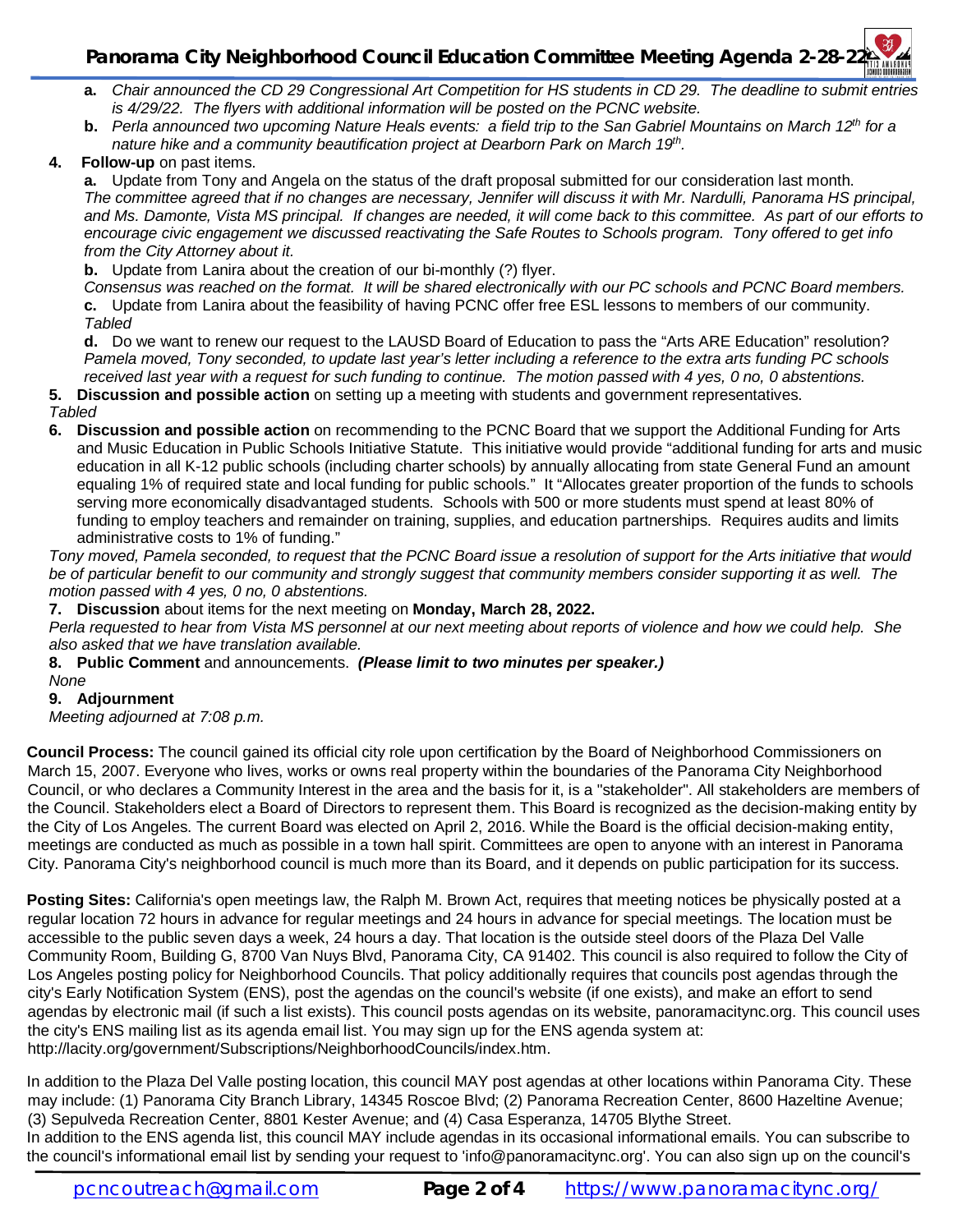## **Panorama City Neighborhood Council Education Committee Meeting Agenda 2-28-22**

website. In order to respect our stakeholders' inboxes, messages to the informational email list will be sent at most once or twice a month. *The only way to assure that you will receive emailed agendas is through the ENS list.* 

**Interpretation for Meetings:** If you need an interpreter for any Panorama City Neighborhood Council General or Committee Meeting, please notify the Board Chair at [johndpcnc@gmail.com](mailto:johndpcnc@gmail.com) a minimum of **48 hours** prior to the meeting to ensure coverage. Please indicate the language(s) you need interpretation for and the date of the meeting.

**Americans with Disabilities Act (ADA):** As a covered entity under Title II of the Americans with Disabilities Act, the City of Los Angeles does not discriminate on the basis of disability and upon request, will provide reasonable accommodation to ensure equal access to its programs, services, and activities. Sign language interpreters, assistive listening devices, or other auxiliary aids and/or services may be provided upon request. To ensure availability of services, please make your request at least 5 business days prior to the meeting you wish to attend by contacting the city's Department of Neighborhood Empowerment (213-978-1551).

**Agenda-related written materials:** The council may occasionally prepare supplementary information to the agenda ("agenda packets"). When this is done, the agenda packets are normally made available both to Board or committee members and to the public at the start of the posted meeting. In compliance with Government Code section 54957.5, non-exempt writings that are distributed to a majority or all of the Board or committee *in advance of a meeting* may be viewed by appointment at the Panorama City Neighborhood Council office, 14500 Roscoe Blvd, Suite 400, Panorama City, CA 91401, (818-714-2133) during normal business hours, or at the scheduled meeting. In addition, if you would like a copy of any record related to an item on the agenda, please contact Cheryl Compton, PCNC - Secretary, 14500 Roscoe Blvd, Suite 400, Panorama City, CA 91402 [\(ComptonPCNC@gmail.org\).](mailto:(ComptonPCNC@gmail.org).) 

**PUBLIC ACCESS OF RECORDS** – In compliance with Government Code section 54957.5, non-exempt writings that are distributed to a majority or all of the board in advance of a meeting may be viewed at [the Panorama City Neighborhood Council no longer maintains a physical office] and at our website: panoramacitync.org or at the scheduled meeting. In addition, if you would like a copy of any record related to an item on the agenda, please contact John DiGregorio at [no phone available] or email: [johndPCNC@gmail.com](mailto:johndPCNC@gmail.com)

IN CONFORMITY WITH THE SEPTEMBER 16, 2021 ENACTMENT OF CALIFORNIA ASSEMBLY BILL 361 (RIVAS) AND DUE TO CONCERNS OVER COVID-19, THE PANORAMA CITY NEIGHBORHOOD COUNCIL MEETING WILL BE CONDUCTED ENTIRELY WITH A CALL-IN OPTION OR INTERNET-BASED SERVICE OPTION.

**AB 361 Updates** Public comment cannot be required to be submitted in advance of the meeting; only real-time public comment is required. If there are any broadcasting interruptions that prevent the public from observing or hearing the meeting, the meeting must be recessed or adjourned. If members of the public are unable to provide public comment or be heard due to issues within the Neighborhood Council's control, the meeting must be recessed or adjourned.

#### **Public Posting of Agendas:**

Neighborhood Council agendas are posted for public review as follows:

- (List your physical posting location here)
- www.panoramacitync.org
- You can also receive our agendas via email by subscribing to L.A. City's Early Notification System (ENS)

**Notice to Paid Representatives** If you are compensated to monitor, attend, or speak at this meeting, City law may require you to register as a lobbyist and report your activity. See Los Angeles Municipal Code Section 48.01 et seq. More information is available at ethics.lacity.org/lobbying. For assistance, please contact the Ethics Commission at (213) 978-1960 or [ethics.commission@lacity.org](mailto:ethics.commission@lacity.org)

#### **Instructions and Guidelines to Access and Participate in PCNC 'Virtual Meetings'**

Effective April 1<sup>st</sup>, 2020 the City Attorney's office has permitted the use of 'Virtual Meetings' with voice/video capabilities which will allow Neighborhood Councils to continue conducting meetings during our current 'Stay at Home' order issued by Mayor Garcetti. The Panorama City Neighborhood Council has elected to use the platform ZOOM to host our virtual meetings.

For instructions on how to download and use the ZOOM audio-video conferencing platform, please click the link below, which will detail how to install the application on your smartphone or computer. Link for Support HERE [https://support.zoom.us/hc/en](https://support.zoom.us/hc/en-)us/articles/201362193-How-Do-I-Join-A-Meeting-.

#### **If you prefer to phone in to each meeting:**